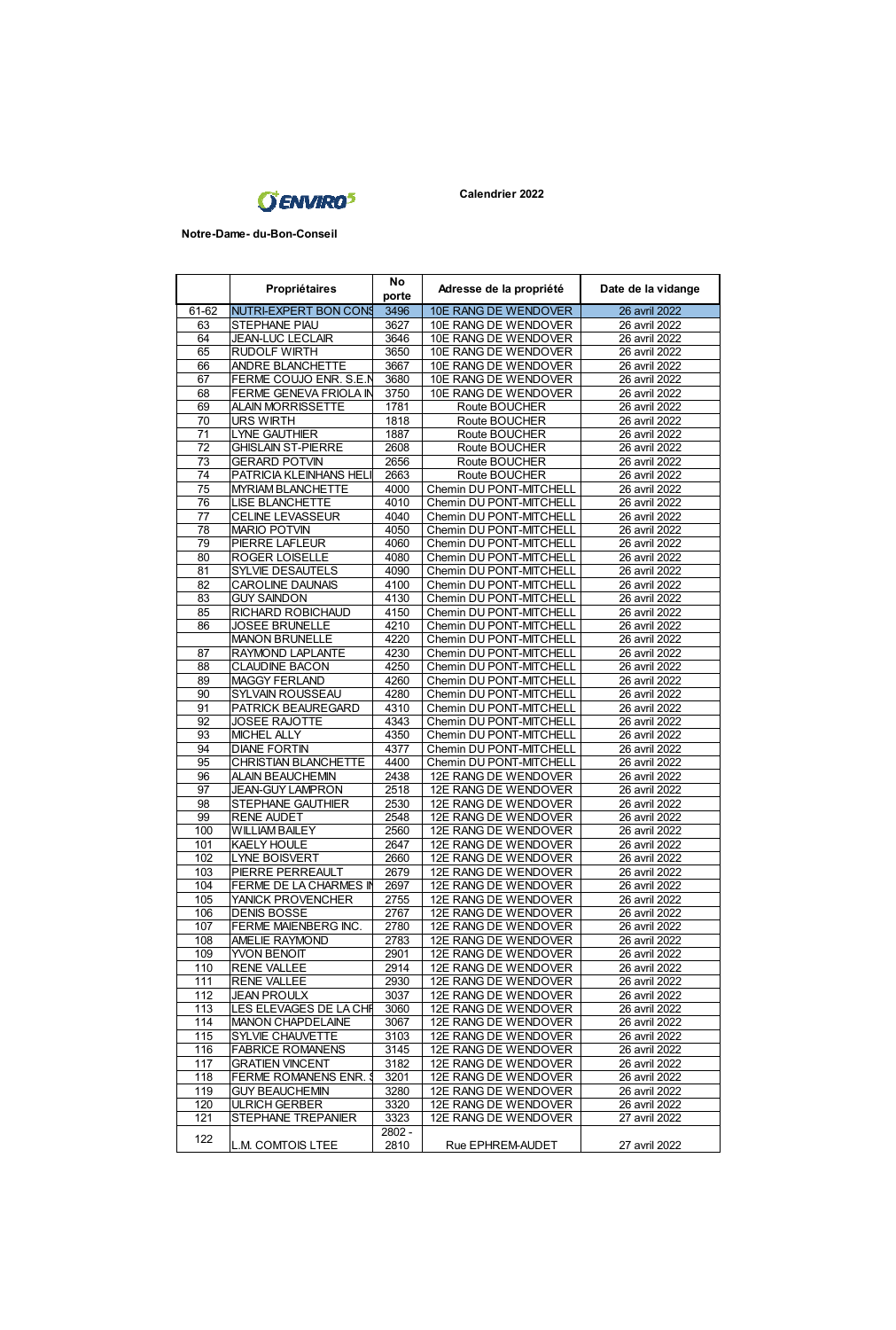| 123 |                           | $2830 -$ |                      |               |
|-----|---------------------------|----------|----------------------|---------------|
|     | FERME BON-CONSEIL INC     | 2850     | Rue EPHREM-AUDET     | 27 avril 2022 |
| 124 | <b>DANIEL LAFOND</b>      | 61       | Rang des Martin      | 27 avril 2022 |
| 125 | <b>REJEAN PARENT</b>      | 2757     | 13E RANG DE WENDOVER | 27 avril 2022 |
| 126 | <b>GERARD LAMOTHE</b>     | 2767     | 13E RANG DE WENDOVER | 27 avril 2022 |
| 127 | MICHEL LAMOTHE            | 2771     | 13E RANG DE WENDOVER | 27 avril 2022 |
|     |                           |          |                      |               |
| 128 | YVES LEMRE                | 2775     | 13E RANG DE WENDOVER | 27 avril 2022 |
| 129 | <b>RICHARD AUDET</b>      | 2805     | 13E RANG DE WENDOVER | 27 avril 2022 |
| 130 | STÉPHANIE BROUSSEAU       | 2817     | 13E RANG DE WENDOVER | 27 avril 2022 |
| 131 | STÉPHANIE BROUSSEAU       | 2817     | 13E RANG DE WENDOVER | 27 avril 2022 |
| 132 | <b>REM PARENT</b>         | 2835     | 13E RANG DE WENDOVER | 27 avril 2022 |
| 133 | CELINE LAMPRON            | 2841     | 13E RANG DE WENDOVER | 27 avril 2022 |
| 134 | GERALD ST-ONGE            | 2867     | 13E RANG DE WENDOVER | 27 avril 2022 |
|     |                           |          |                      |               |
| 135 | <b>BENOIT ST-ONGE</b>     | 2885     | 13E RANG DE WENDOVER | 27 avril 2022 |
| 137 | <b>SERGE BERGERON</b>     | 2915     | 13E RANG DE WENDOVER | 27 avril 2022 |
| 138 | FRANCINE CHAMPIGNY        | 2933     | 13E RANG DE WENDOVER | 27 avril 2022 |
| 139 | <b>DANIEL PARENT</b>      | 2935     | 13E RANG DE WENDOVER | 27 avril 2022 |
| 140 | JACQUELINE ST-PIERRE      | 2939     | 13E RANG DE WENDOVER | 27 avril 2022 |
| 141 | DANIEL-GUY MAILLOUX       | 2945     | 13E RANG DE WENDOVER | 27 avril 2022 |
| 142 | <b>FRANCOIS MARTIN</b>    | 2954     | 13E RANG DE WENDOVER | 27 avril 2022 |
| 144 | MARIO OUELLET             | 2155     | Rang DE L'ILE        | 27 avril 2022 |
| 145 | <b>DORIS DEMERS</b>       | 2295     | Rang DE L'ILE        | 27 avril 2022 |
| 146 | <b>GERARD TOURIGNY</b>    | 2342     | Rang DE L'ILE        | 27 avril 2022 |
|     |                           |          |                      |               |
| 147 | CLEMENCE GAUDET           | 2361     | Rang DE L'ILE        | 27 avril 2022 |
| 148 | ANTONINE ROY              | 2373     | Rang DE L'ILE        | 27 avril 2022 |
| 149 | <b>MARIO LANDRY</b>       | 2400     | 1ER RANG DE HORTON   | 27 avril 2022 |
| 150 | PASCAL CHAUVETTE          | 3090     | 1ER RANG DE HORTON   | 27 avril 2022 |
| 151 | <b>ISABELLE BANVILLE</b>  | 3173     | 1ER RANG DE HORTON   | 27 avril 2022 |
| 152 | MICHEL DESLANDES          | 3185     | 1ER RANG DE HORTON   | 27 avril 2022 |
| 153 | ALAIN RAYMOND             | 3203     | 1ER RANG DE HORTON   | 27 avril 2022 |
| 154 | 9121-7984 QUEBEC INC.     | 3221     | 1ER RANG DE HORTON   | 27 avril 2022 |
| 155 | ALAIN COTE                | 3241     | 1ER RANG DE HORTON   | 27 avril 2022 |
|     |                           |          |                      |               |
| 156 | ALAIN VEILLEUX            | 3333     | 1ER RANG DE HORTON   | 27 avril 2022 |
| 157 | <b>JESSICA BOUDREAULT</b> | 3369     | 1ER RANG DE HORTON   | 27 avril 2022 |
| 158 | SÉBASTIEN AMYOT           | 3405     | 1ER RANG DE HORTON   | 27 avril 2022 |
| 159 | <b>GUILLAUME BOISVERT</b> | 3417     | 1ER RANG DE HORTON   | 27 avril 2022 |
| 160 | ANNE-MARIE ALLARD         | 2551     | Rue SAINT-LAMBERT    | 27 avril 2022 |
| 161 | <b>GERALD VALLEE</b>      | 2581     | Rue SAINT-LAMBERT    | 27 avril 2022 |
| 162 | PHILIPPE ST-PIERRE        | 2585     | Rue SAINT-LAMBERT    | 27 avril 2022 |
| 163 | DAVID BOURGEOIS           | 2594     | Rue SAINT-LAMBERT    | 27 avril 2022 |
| 164 | <b>GUY BOURGEOIS</b>      | 2637     | Rue SAINT-LAMBERT    | 27 avril 2022 |
|     |                           | 1603     |                      |               |
| 165 | <b>MARIO LEMIRE</b>       |          | Rang DE LA RIVIERE   | 27 avril 2022 |
| 166 | <b>JASON THERRIEN</b>     | 1615     | Rang DE LA RIVIERE   | 27 avril 2022 |
| 167 | RENE DESROCHERS           | 1639     | Rang DE LA RIVIERE   | 27 avril 2022 |
| 168 | <b>PATRICK LASSONDE</b>   | 1642     | Rang DE LA RIVIERE   | 27 avril 2022 |
| 169 | LIETTE RICARD             | 1645     | Rang DE LA RIVIERE   | 27 avril 2022 |
| 170 | DOMINIQUE LAGACE          | 1649     | Rang DE LA RIVIERE   | 27 avril 2022 |
| 171 | <b>MARCEL DESILETS</b>    | 1654     | Rang DE LA RIVIERE   | 27 avril 2022 |
| 172 | LINE MARTEL               | 1659     | Rang DE LA RIVIERE   | 27 avril 2022 |
| 173 | ALAIN CAMRAND             | 1663     | Rang DE LA RIVIERE   | 27 avril 2022 |
| 174 | <b>JACQUES LANDRY</b>     | 1667     | Rang DE LA RIVIERE   | 27 avril 2022 |
| 175 | RAYMOND VEILLEUX          | 1671     | Rang DE LA RIVIERE   | 27 avril 2022 |
| 176 |                           | 1681     |                      | 27 avril 2022 |
|     | <b>SUZANNE BOUCHER</b>    |          | Rang DE LA RIVIERE   |               |
| 177 | LUC LEMAY                 | 1685     | Rang DE LA RIVIERE   | 27 avril 2022 |
| 178 | LYNE GAUTHER              | 1689     | Rang DE LA RIVIERE   | 27 avril 2022 |
| 179 | <b>LYNE GAUTHER</b>       | 1695     | Rang DE LA RIVIERE   | 27 avril 2022 |
| 180 | <b>DENISE ALIE</b>        | 1698     | Rang DE LA RIVIERE   | 27 avril 2022 |
| 181 | <b>JONATHAN BOISVERT</b>  | 1703     | Rang DE LA RIVIERE   | 27 avril 2022 |
| 182 | ALAIN TOUSIGNANT          | 1706     | Rang DE LA RIVIERE   | 27 avril 2022 |
| 183 | RUTH JOBIN                | 1707     | Rang DE LA RIVIERE   | 27 avril 2022 |
| 185 | STEPHANE ST-JACQUES       | 1723     | Rang DE LA RIVIERE   | 27 avril 2022 |
| 186 |                           | 1750     |                      |               |
|     | PATRICK GIROUARD          |          | Rang DE LA RIVIERE   | 27 avril 2022 |
| 187 | <b>GUY VINCENT</b>        | 1788     | Rang DE LA RIVIERE   | 27 avril 2022 |
| 188 | <b>DENIS FAUCHER</b>      | 1799     | Rang DE LA RIVIERE   | 28 avril 2022 |
| 189 | THERESE CAMIRAND          | 1805     | Rang DE LA RIVIERE   | 28 avril 2022 |
| 190 | CATHERINE COUTURE         | 1818     | Rang DE LA RIVIERE   | 28 avril 2022 |
| 191 | FERME BUHOLZ INC.         | 1821     | Rang DE LA RIVIERE   | 28 avril 2022 |
| 192 | <b>FERME BUHOLZ INC</b>   | 1858     | Rang DE LA RIVIERE   | 28 avril 2022 |
| 193 | <b>FERME BUHOLZ INC</b>   | 1888     | Rang DE LA RIVIERE   | 28 avril 2022 |
| 194 | <b>JEFFREY BERNER</b>     | 1839     | Rang DE LA RIVIERE   | 28 avril 2022 |
| 195 | MATHIEU LEMAY             | 1845     | Rang DE LA RIVIERE   | 28 avril 2022 |
| 196 |                           | 1851     |                      | 28 avril 2022 |
|     | MICHEL PHILIBERT          |          | Rang DE LA RIVIERE   |               |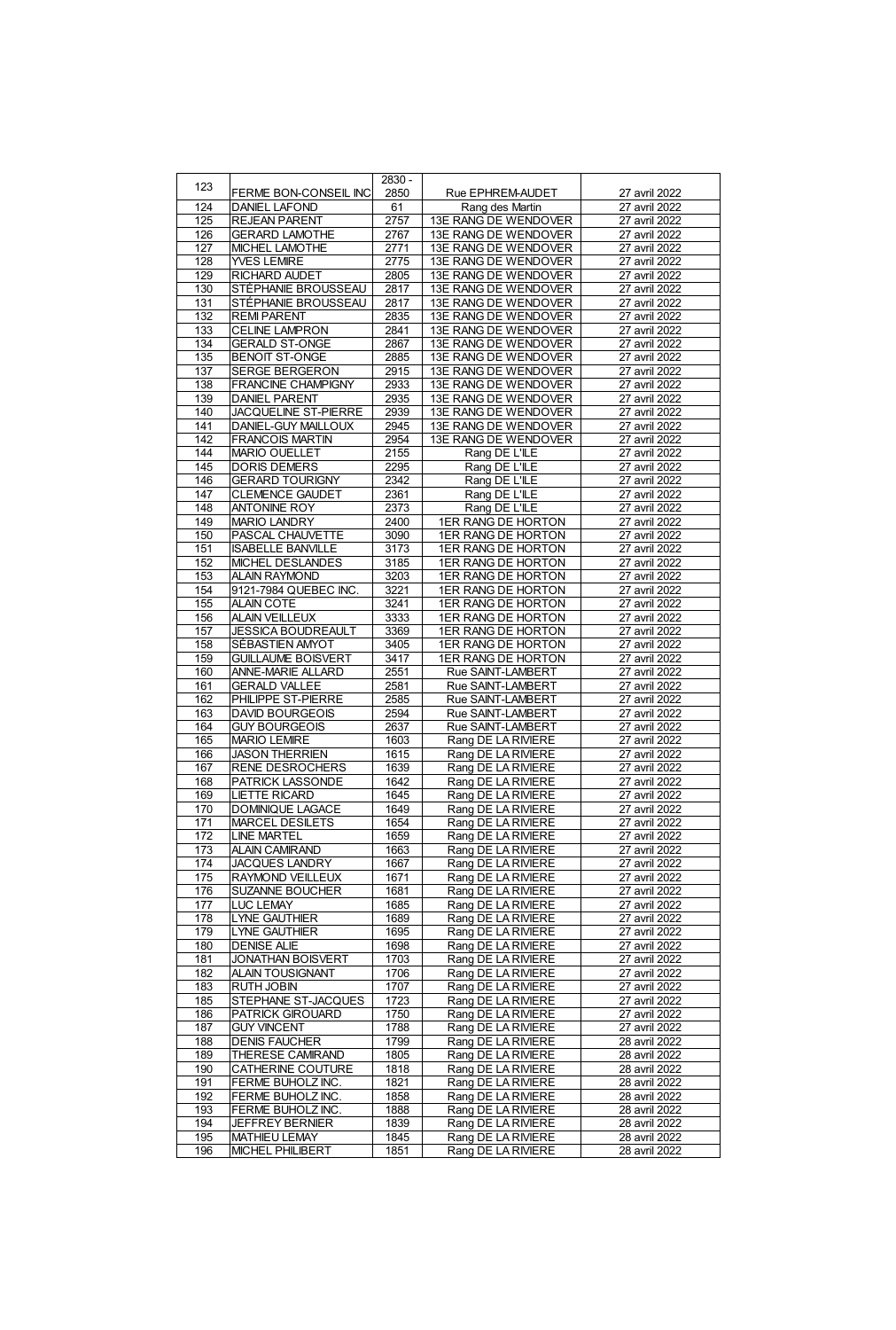| 197     | <b>GINETTE PARENTEAU</b>      | 1857              | Rang DE LA RIVIERE        | 28 avril 2022 |
|---------|-------------------------------|-------------------|---------------------------|---------------|
| 198     | MICHEL PHILIBERT              | 1869              | Rang DE LA RIVIERE        | 28 avril 2022 |
| 199     | PAUL-EMILE DESILETS           | 1919              |                           |               |
|         |                               |                   | Rang DE LA RIVIERE        | 28 avril 2022 |
| 200     | <b>GILBERT VIAU</b>           | 1925              | Rang DE LA RIVIERE        | 28 avril 2022 |
| 201     | <b>GABY TESSIER</b>           | 1934              | Rang DE LA RIVIERE        | 28 avril 2022 |
| 202     | <b>MARCEL PELLERIN</b>        | 1947              | Rang DE LA RIVIERE        | 28 avril 2022 |
| 203     | MARIO SAVARD                  | 1963              | Rang DE LA RIVIERE        | 28 avril 2022 |
| 204     |                               |                   |                           |               |
|         | FRANCOIS-XAVIER GEOFF         | 2020              | Rang DE LA RIVIERE        | 28 avril 2022 |
| 205     | JOCELYNE AUGER                | 2028              | Rang DE LA RIVIERE        | 28 avril 2022 |
| 206     | <b>CAROLE CORMER</b>          | 2035              | Rang DE LA RIVIERE        | 28 avril 2022 |
| 207-208 | <b>FERME TERFAU INC</b>       | 2040              | Rang DE LA RIVIERE        | 28 avril 2022 |
|         |                               |                   |                           |               |
| 209     | <b>FERME TEBEAU INC.</b>      | 2054              | Rang DE LA RIVIERE        | 28 avril 2022 |
| 210     | MARGUERITE BOURGEOIS          | 2098              | Rang DE LA RIVIERE        | 28 avril 2022 |
| 211     | 9245-8082 QUEBEC INC          | 2130              | Rang DE LA RIVIERE        | 28 avril 2022 |
|         |                               |                   |                           |               |
| 212     | LUC DUPONT                    | 2156              | Rang DE LA RIVIERE        | 28 avril 2022 |
| 213     | <b>JOEL DUPONT</b>            | 2165              | Rang DE LA RIVIERE        | 28 avril 2022 |
| 214     | 9245-8082 QUEBEC INC          | 2166              | Rang DE LA RIVIERE        | 28 avril 2022 |
| 215     | <b>DENIS VEILLEUX</b>         | 2179              | Rang DE LA RIVIERE        | 28 avril 2022 |
| 216     | JOSÉE ROBITAILLE              | 2216              | Rang DE LA RIVIERE        | 28 avril 2022 |
| 217     | PATRICE LAUZIERE              | 2222              |                           | 28 avril 2022 |
|         |                               |                   | Rang DE LA RIVIERE        |               |
| 218     | NORMAND LAMPRON               | 2234              | Rang DE LA RIVIERE        | 28 avril 2022 |
| 219     | <b>GILLES LAUZIERE</b>        | 2245              | Rang DE LA RIVIERE        | 28 avril 2022 |
| 220     | <b>MEDERICK OUELLETTE</b>     | 2256              | Rang DE LA RIVIERE        | 28 avril 2022 |
| 221     | CLEMENCE VALLEE               | 2266              | Rang DE LA RIVIERE        | 28 avril 2022 |
| 222     | STEPHANE DIONNE               | 2270              | Rang DE LA RIVIERE        | 28 avril 2022 |
|         |                               | 2298              |                           |               |
| 223     | <b>KEVEN FROST</b>            |                   | Rang DE LA RIVIERE        | 28 avril 2022 |
| 224     | <b>DENIS VINCENT</b>          | 2300              | Rang DE LA RIVIERE        | 28 avril 2022 |
| 225     | <b>FREDERIC LUSSIER</b>       | 2316              | Rang DE LA RIVIERE        | 28 avril 2022 |
| 226     | <b>RICHARD BUSSIERES</b>      | 1100              | 9E RANG DE SIMPSON        | 28 avril 2022 |
| 227     | <b>DANY LUPIEN</b>            | 1110              | 9E RANG DE SIMPSON        | 28 avril 2022 |
| 228     | <b>TOMMY PLANTE</b>           | 1117              | 9E RANG DE SIMPSON        | 28 avril 2022 |
|         |                               |                   |                           |               |
| 229     | <b>ROBERT JODOIN</b>          | 1119              | 9E RANG DE SIMPSON        | 28 avril 2022 |
| 230     | <b>LISE TOUSIGNANT</b>        | 1168              | <b>9E RANG DE SIMPSON</b> | 28 avril 2022 |
| 231     | ARMAND MORIN                  | 1198              | 9E RANG DE SIMPSON        | 28 avril 2022 |
| 232     | <b>GUY PETIT</b>              | 1256              | <b>9E RANG DE SIMPSON</b> | 28 avril 2022 |
| 233     | PATRICE AUDET                 | 1286              | 9E RANG DE SIMPSON        | 28 avril 2022 |
| 234     |                               | 1299              | 9E RANG DE SIMPSON        |               |
|         | <b>DIANE COTE</b>             |                   |                           | 28 avril 2022 |
| 235     | <b>REMIFORTIN</b>             | 1317              | 9E RANG DE SIMPSON        | 28 avril 2022 |
| 236     | <b>SYLVIE RAYMOND</b>         | 1334              | 9E RANG DE SIMPSON        | 28 avril 2022 |
| 237     | YANICK RENE                   | 1336              | 9E RANG DE SIMPSON        | 28 avril 2022 |
| 238     | MICHEL LABRECQUE              | 1375              | 9E RANG DE SIMPSON        | 28 avril 2022 |
| 239     | YVES GIRARD                   | 1430              | 9E RANG DE SIMPSON        | 28 avril 2022 |
| 240     | MATHIEU POULETTE              | 1440              | 9E RANG DE SIMPSON        | 28 avril 2022 |
|         |                               |                   |                           |               |
| 243     | MATHIEU ROUSSEAU              | 1470              | 9E RANG DE SIMPSON        | 28 avril 2022 |
| 244     | <b>FRANCINE LEVASSEUR</b>     | 1475              | 9E RANG DE SIMPSON        | 28 avril 2022 |
| 245     | SYLVIE JEAN                   | 1480              | 9E RANG DE SIMPSON        | 28 avril 2022 |
| 246     | <b>GESTION FORALEX INC</b>    | 1495              | 9E RANG DE SIMPSON        | 28 avril 2022 |
| 247     | PASCAL JUTRAS                 | 1512              | 9E RANG DE SIMPSON        | 28 avril 2022 |
| 248     | <b>JESSY AUBE GUILLEMETTE</b> | 1515              | <b>9E RANG DE SIMPSON</b> | 28 avril 2022 |
|         |                               |                   |                           |               |
| 249     | JEAN-FRANCOIS MAJOR           | 1538              | 9E RANG DE SIMPSON        | 28 avril 2022 |
| 250     | MAUDE PELLERIN                | 1545              | 9E RANG DE SIMPSON        | 28 avril 2022 |
| 251     | MICHEL TOURIGNY               | 1545 A            | 9E RANG DE SIMPSON        | 28 avril 2022 |
| 252     | DONALD CHARLAND               | 1545 <sub>D</sub> | 9E RANG DE SIMPSON        | 28 avril 2022 |
| 253     | LUDOVIC SCOTT                 | 1545 E            | 9E RANG DE SIMPSON        | 28 avril 2022 |
| 254     | <b>KEN McDUFF</b>             | 1613              | 9E RANG DE SIMPSON        | 29 avril 2022 |
|         |                               |                   |                           |               |
| 255     | <b>ERIC MORIN</b>             | 1632              | 9E RANG DE SIMPSON        | 29 avril 2022 |
| 256     | YANICK AUDET                  | 1633              | 9E RANG DE SIMPSON        | 29 avril 2022 |
| 257     | YVAN RICHER                   | 1643              | 9E RANG DE SIMPSON        | 29 avril 2022 |
| 258     | <b>JEANNOT GAGNE</b>          | 1674              | 9E RANG DE SIMPSON        | 29 avril 2022 |
| 259     | <b>GHISLAINE ROUSSEAU</b>     | 1697              | <b>9E RANG DE SIMPSON</b> | 29 avril 2022 |
| 260     | MARILIE BEAUREGARD            | 1714              | 9E RANG DE SIMPSON        | 29 avril 2022 |
|         |                               |                   |                           |               |
| 261     | <b>DAMEN LEMRE</b>            | 1733              | 9E RANG DE SIMPSON        | 29 avril 2022 |
| 262     | STEPHANE BALLARD              | 1744              | 9E RANG DE SIMPSON        | 29 avril 2022 |
| 263     | STEPHANE BALLARD              | 1754              | 9E RANG DE SIMPSON        | 29 avril 2022 |
| 264     | JEAN-PAUL DE COTRET           | 1776              | 9E RANG DE SIMPSON        | 29 avril 2022 |
| 265     | ANDRE GAGNE                   | 1835              | 9E RANG DE SIMPSON        | 29 avril 2022 |
|         |                               |                   |                           |               |
| 266     | JEAN ST-CYR                   | 1854              | 9E RANG DE SIMPSON        | 29 avril 2022 |
| 267     | LUC TURCOTTE                  | 1873              | 9E RANG DE SIMPSON        | 29 avril 2022 |
| 268     | <b>RAYMOND VINCENT</b>        | 1910              | 9E RANG DE SIMPSON        | 29 avril 2022 |
| 269     | LISETTE MANSEAU               | 1915              | 9E RANG DE SIMPSON        | 29 avril 2022 |
| 270     | MARCO FILLION                 | 1933              | 9E RANG DE SIMPSON        | 29 avril 2022 |
|         |                               |                   |                           |               |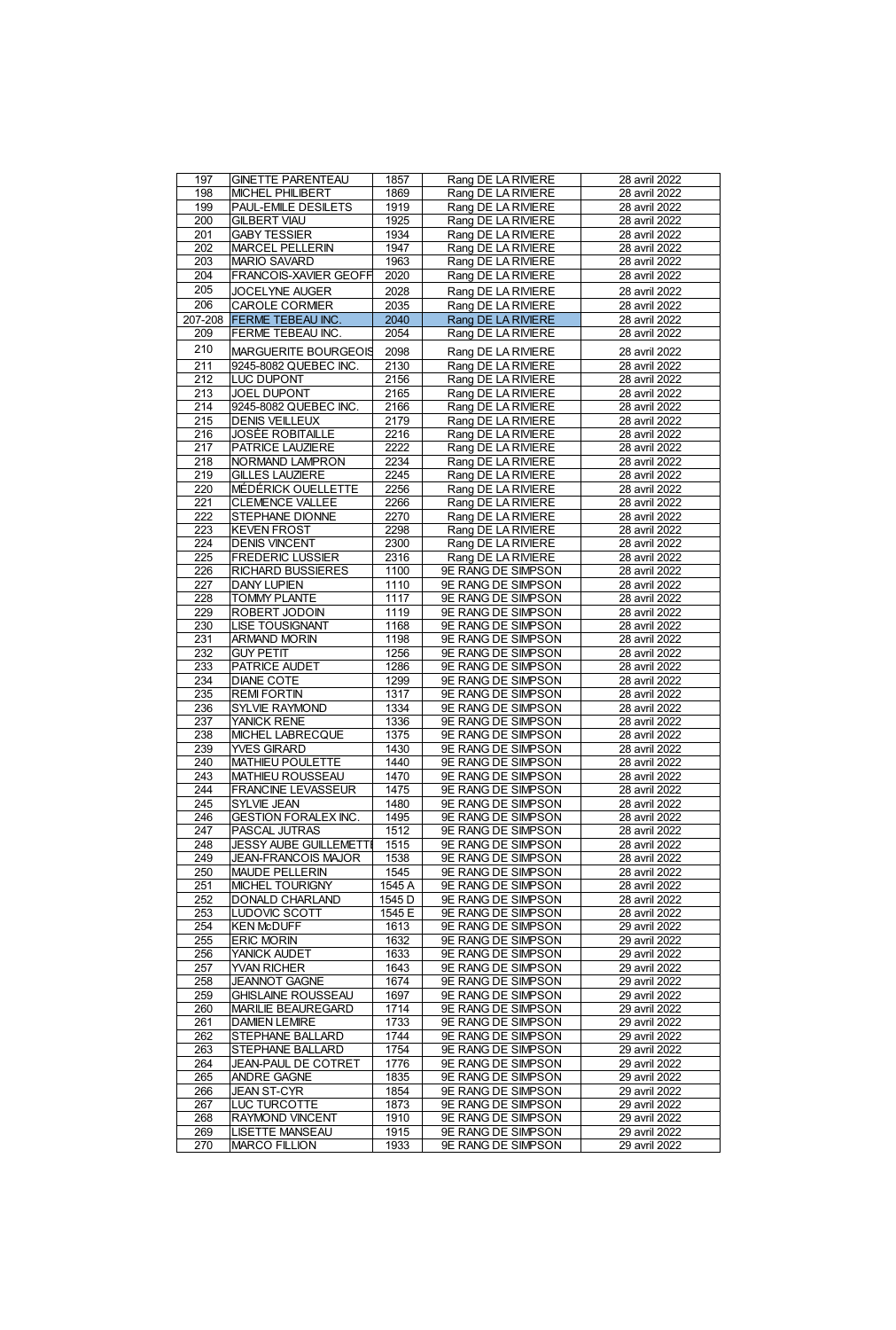|                         | NAPIERVEAU LTEE                             | 1940         | 9E RANG DE SIMPSON                         | 29 avril 2022            |
|-------------------------|---------------------------------------------|--------------|--------------------------------------------|--------------------------|
| $\overline{\mathbf{2}}$ | <b>MICHEL BLAIN</b>                         | 1952         | 9E RANG DE SIMPSON                         | 29 avril 2022            |
| 3                       | PRO-COMINOX INC                             | 1988         | 9E RANG DE SIMPSON                         | 29 avril 2022            |
|                         |                                             |              |                                            |                          |
| 4                       | MARC-ANDRE NAULT                            | 1990         | 9E RANG DE SIMPSON                         | 29 avril 2022            |
| 5                       | STEPHANE MAGNY                              | 1997         | 9E RANG DE SIMPSON                         | 29 avril 2022            |
| 6                       | YVON TURCOTTE                               | 2009         | <b>9E RANG DE SIMPSON</b>                  | 29 avril 2022            |
| 7                       | <b>NAPIERVEAU LTEE</b>                      | 2022         | 9E RANG DE SIMPSON                         | 29 avril 2022            |
|                         |                                             |              |                                            |                          |
| 8                       | FERME DAMILAU S.E.N.C.                      | 2053         | 9E RANG DE SIMPSON                         | 29 avril 2022            |
| 9                       | JACQUES LANDRY                              | 2072         | 9E RANG DE SIMPSON                         | 29 avril 2022            |
| 10                      | PIERRE JOYAL                                | 2079         | 9E RANG DE SIMPSON                         | 29 avril 2022            |
|                         |                                             |              |                                            |                          |
| 11                      | <b>FRANCOIS LUPIEN</b>                      | 2092         | 9E RANG DE SIMPSON                         | 29 avril 2022            |
| 12                      | <b>GERARD AVON</b>                          | 2116         | 9E RANG DE SIMPSON                         | 29 avril 2022            |
| 13                      | STEPHANE FRECHETTE                          | 2128         | 9E RANG DE SIMPSON                         | 29 avril 2022            |
|                         |                                             |              |                                            |                          |
| 14                      | <b>SANDRA TESSIER</b>                       | 2158         | 9E RANG DE SIMPSON                         | 2 mai 2022               |
| 15                      | <b>LYNE BOISVERT</b>                        | 2165         | 9E RANG DE SIMPSON                         | 2 mai 2022               |
| 16                      | MARCEL LAPLANTE                             | 2176         | 9E RANG DE SIMPSON                         | 2 mai 2022               |
| 17                      | YVETTE BINETTE                              | 2194         | 9E RANG DE SIMPSON                         | 2 mai 2022               |
|                         |                                             |              |                                            |                          |
| 18                      |                                             | $2202 -$     |                                            |                          |
|                         | CHRISTIANE MARCOTTE                         | 2206         | 9E RANG DE SIMPSON                         | 2 mai 2022               |
| 19                      | YVES BENOIT                                 | 2218         | 9E RANG DE SIMPSON                         | 2 mai 2022               |
|                         |                                             |              |                                            |                          |
| 20                      | JEAN-FRANCOIS PELLERIN                      | 2223         | 9E RANG DE SIMPSON                         | 2 mai 2022               |
| 21                      | LUC BENOIT                                  | 2240         | 9E RANG DE SIMPSON                         | 2 mai 2022               |
| 22                      | JACQUES CARON                               | 2250         | <b>9E RANG DE SIMPSON</b>                  | 2 mai 2022               |
| 23                      | <b>CLAUDE LEMIRE</b>                        | 2253         | 9E RANG DE SIMPSON                         | 2 mai 2022               |
|                         |                                             |              |                                            |                          |
| 24                      | WILLIAM LEMEUX LEHOUX                       | 2266         | 9E RANG DE SIMPSON                         | 2 mai 2022               |
| 25                      | <b>SEMSUDIN FERHATOVIC</b>                  | 2273         | 9E RANG DE SIMPSON                         | 2 mai 2022               |
| 26                      | MIKE LAROCQUE                               | 2280         | 9E RANG DE SIMPSON                         | 2 mai 2022               |
|                         |                                             |              |                                            |                          |
| 27                      | <b>JESSIE LEMRE</b>                         | 2296         | 9E RANG DE SIMPSON                         | 2 mai 2022               |
| 28                      | <b>REM RICHER</b>                           | 2303         | 9E RANG DE SIMPSON                         | 2 mai 2022               |
| 29                      | ANDRE DESLANDES                             | 2315         | 9E RANG DE SIMPSON                         | 2 mai 2022               |
|                         |                                             |              |                                            |                          |
| 30                      | MARCEL ALLARD                               | 2345         | 9E RANG DE SIMPSON                         | 2 mai 2022               |
| 31                      | YVON MANSEAU                                | 2373         | 9E RANG DE SIMPSON                         | 2 mai 2022               |
|                         |                                             | 1719-        |                                            |                          |
|                         |                                             |              |                                            |                          |
| 32                      |                                             | 1720-        |                                            |                          |
|                         | FERME WALSER ET FILS I                      | 1740         | 10E RANG DE SIMPSON                        | 2 mai 2022               |
| 33                      | RAYMOND COMEAU                              | 1771         | 10E RANG DE SIMPSON                        | 2 mai 2022               |
| 34                      |                                             | 1782         |                                            |                          |
|                         | STEVE CHASSE                                |              | 10E RANG DE SIMPSON                        | 2 mai 2022               |
| 35                      | <b>GERMAIN CHASSE</b>                       | 1786         | 10E RANG DE SIMPSON                        | 2 mai 2022               |
| 36                      | YVES PINARD                                 | 1852         | 10E RANG DE SIMPSON                        | 2 mai 2022               |
| 37                      | <b>ANDRE PINARD</b>                         | 1882         | 10E RANG DE SIMPSON                        | 2 mai 2022               |
|                         |                                             |              |                                            |                          |
| 38                      | <b>LINDA PINARD</b>                         | 1892         | 10E RANG DE SIMPSON                        | 2 mai 2022               |
| 39                      | <b>MARIO LEBEAU</b>                         | 1897         | 10E RANG DE SIMPSON                        | 2 mai 2022               |
| 40                      | SEBASTIEN FRANCOEUR                         | 1928         | 10E RANG DE SIMPSON                        | 2 mai 2022               |
|                         |                                             |              |                                            |                          |
| 41                      |                                             | 1933 -       |                                            |                          |
|                         | FERME PINARDIERE S.E.N                      | 1947         | 10E RANG DE SIMPSON                        | 2 mai 2022               |
| 42                      | <b>ROBERT COTE</b>                          | 1960         | 10E RANG DE SIMPSON                        | 2 mai 2022               |
| 43                      | <b>FRANCINE COTE</b>                        | 1962         | 10E RANG DE SIMPSON                        | 2 mai 2022               |
|                         |                                             |              |                                            |                          |
| 44                      | FREDERIC ALLARD                             | 1970         | 10E RANG DE SIMPSON                        | 3 mai 2022               |
| 45                      | <b>BENOIT PARIS</b>                         | 1990         | 10E RANG DE SIMPSON                        | 3 mai 2022               |
| 46                      | DANIELLE BERGERON                           | 1997         | 10E RANG DE SIMPSON                        | 3 mai 2022               |
|                         |                                             |              | 10E RANG DE SIMPSON                        | 3 mai 2022               |
| 47                      | ERIC ALLARD                                 | 2008         |                                            |                          |
|                         |                                             |              |                                            |                          |
|                         |                                             | $2010 -$     |                                            |                          |
| 48                      |                                             |              |                                            |                          |
|                         | 9275-5529 QUEBEC INC.                       | 2012         | 10E RANG DE SIMPSON                        | 3 mai 2022               |
| 49                      | <b>DENIS DUPONT</b>                         | 2026         | 10E RANG DE SIMPSON                        | 3 mai 2022               |
| 50                      | <b>GILLES LAROCQUE</b>                      | 2037         | 10E RANG DE SIMPSON                        | 3 mai 2022               |
| 51                      | <b>GESTION THOMTOM INC</b>                  | 2038         | 10E RANG DE SIMPSON                        | 3 mai 2022               |
|                         |                                             |              |                                            |                          |
| 52                      | FERME GERLUDA S.E.N.C                       | 2068         | 10E RANG DE SIMPSON                        | 3 mai 2022               |
| 53                      | SEBASTIEN FRANCOEUR                         | 2087         | 10E RANG DE SIMPSON                        | 3 mai 2022               |
| 54                      | <b>MARTIN LAFOREST</b>                      | 2099         | 10E RANG DE SIMPSON                        | 3 mai 2022               |
|                         |                                             |              |                                            |                          |
| 55                      | <b>RENE LEFEBVRE</b>                        | 2110         | 10E RANG DE SIMPSON                        | 3 mai 2022               |
| 56                      | <b>RENE LEFEBVRE</b>                        | 2120         | 10E RANG DE SIMPSON                        | 3 mai 2022               |
| 57                      | JACQUELINE DEMERS                           | 2129         | 10E RANG DE SIMPSON                        | 3 mai 2022               |
| 58                      | COFFRAGES LEFEBVRE IN                       | 2135         | 10E RANG DE SIMPSON                        | 3 mai 2022               |
|                         |                                             |              |                                            |                          |
| 59                      | COFFRAGES LEFEBVRE IN                       | 2143         | 10E RANG DE SIMPSON                        | 3 mai 2022               |
| 60                      | GILLES LAROCQUE                             | 2147         | 10E RANG DE SIMPSON                        | 3 mai 2022               |
| 61                      | MARIE-JOSEE TURCOTTE                        | 2153         | 10E RANG DE SIMPSON                        | 3 mai 2022               |
|                         |                                             |              |                                            |                          |
| 62                      | SYLVAIN HYLAND                              | 2157         | 10E RANG DE SIMPSON                        | 3 mai 2022               |
| 63                      | ANDRE LAPLANTE                              | 2165         | 10E RANG DE SIMPSON                        | 3 mai 2022               |
| 64                      | <b>ROBY ROY</b>                             | 2169         | 10E RANG DE SIMPSON                        | 3 mai 2022               |
| 65                      | LORENZO BEAUCHEMIN                          | 2178         |                                            |                          |
|                         |                                             |              | 10E RANG DE SIMPSON                        | 3 mai 2022               |
| 66<br>67                | <b>REGIS PARIS</b><br><b>SYLVAIN PLANTE</b> | 2183<br>2191 | 10E RANG DE SIMPSON<br>10E RANG DE SIMPSON | 3 mai 2022<br>3 mai 2022 |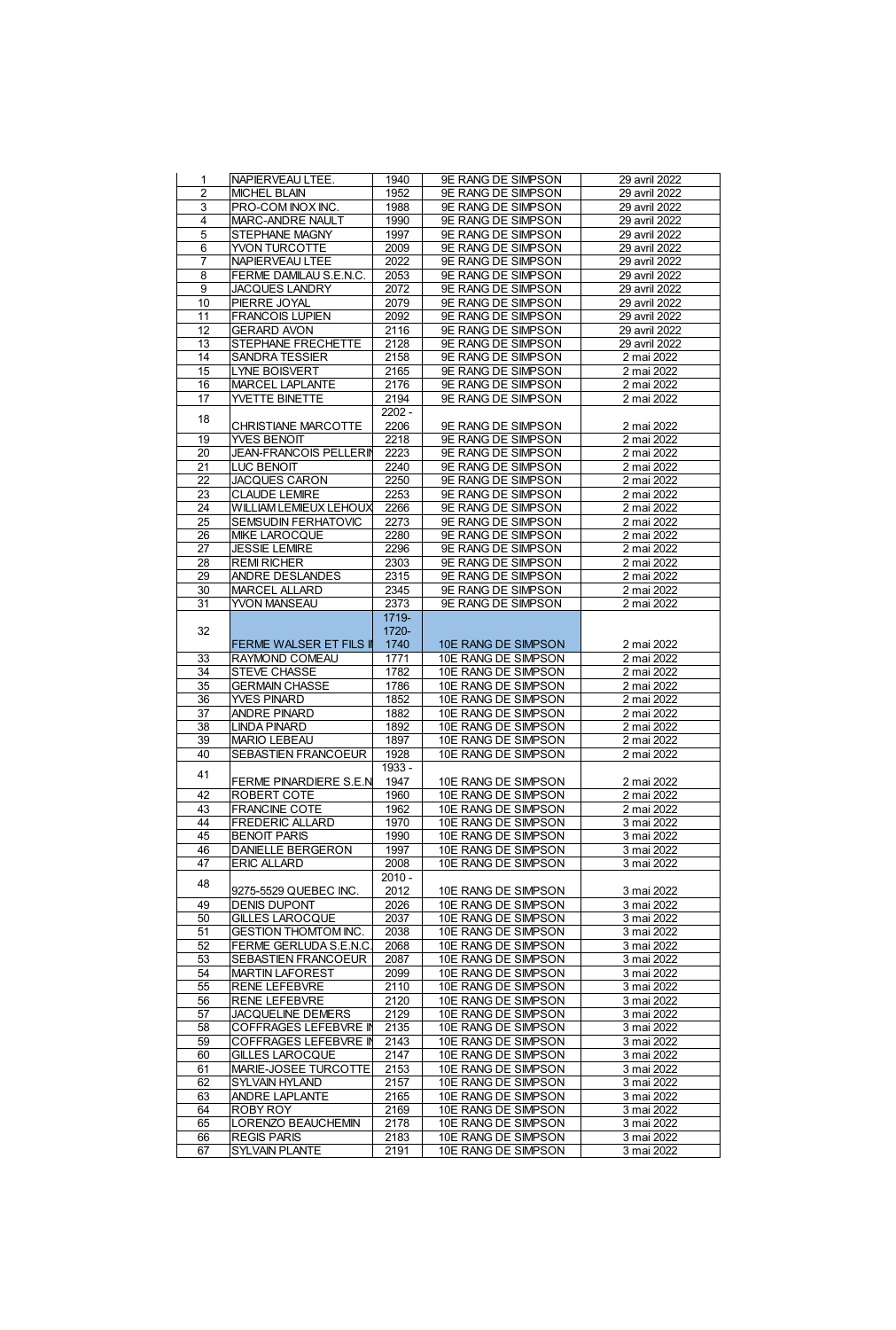| 68              | <b>CLEMENT PLANTE</b>             | 2199         | 10E RANG DE SIMPSON    | 3 mai 2022               |
|-----------------|-----------------------------------|--------------|------------------------|--------------------------|
| 69              | <b>REAL PLANTE</b>                | 2209         | 10E RANG DE SIMPSON    | 3 mai 2022               |
|                 |                                   |              |                        |                          |
| 70              | <b>BILLY THIBODEAU</b>            | 2217         | 10E RANG DE SIMPSON    | 3 mai 2022               |
| $\overline{71}$ | MARCEL VACHON                     | 2229         | 10E RANG DE SIMPSON    | 3 mai 2022               |
| 72              | <b>JEAN-SEBASTIEN ROY</b>         | 2234         | 10E RANG DE SIMPSON    | 3 mai 2022               |
| 73              | <b>DENIS TURCOTTE</b>             | 2239         | 10E RANG DE SIMPSON    | 3 mai 2022               |
|                 |                                   |              |                        |                          |
| 74              | <b>GILLES ROY</b>                 | 2243         | 10E RANG DE SIMPSON    | 3 mai 2022               |
| 75              | <b>HERVE LEBEL</b>                | 2249         | 10E RANG DE SIMPSON    | 3 mai 2022               |
|                 |                                   |              |                        |                          |
| 76              | <b>ANDRE ALLARD</b>               | 2255         | 10E RANG DE SIMPSON    | 4 mai 2022               |
| $\overline{77}$ | ALEXANDRE AUDET                   | 2261         | 10E RANG DE SIMPSON    | 4 mai 2022               |
| 78              | MATHIEU ALLARD                    | 2267         | 10E RANG DE SIMPSON    | 4 mai 2022               |
|                 |                                   |              |                        |                          |
| 79              | CARMEN BEAUCHEMIN                 | 1021         | Route 122              | 4 mai 2022               |
| 80              | <b>DENIS THERRIEN</b>             | 1028         | Route 122              | 4 mai 2022               |
| 81              | ÉLODIE LAVIGNE                    | 1030         | Route 122              | 4 mai 2022               |
|                 |                                   |              |                        |                          |
| 82              | DANIELLE BELISLE                  | 1040         | Route 122              | 4 mai 2022               |
| 83              | DANIELLE BELISLE                  | 1048         | Route 122              | 4 mai 2022               |
| 84              | ANDRE BELLERIVE                   | 1061         | Route 122              | 4 mai 2022               |
|                 |                                   |              |                        |                          |
| 85              | <b>REAL CORRIVEAU</b>             | 1093         | Route 122              | 4 mai 2022               |
| 86              | <b>ERIC BLOUIN</b>                | 1104         | Route 122              | 4 mai 2022               |
| 87              | <b>FRANCOIS BELLEROSE</b>         | 1152         | Route 122              | 4 mai 2022               |
|                 |                                   |              |                        |                          |
| 88              | ROSANNE BISSON                    | 1125         | Route 122              | 4 mai 2022               |
| 89              | JOHANNE RODRIGUE                  | 1130         | Route 122              | 4 mai 2022               |
| 90              | STEPHANE FOISY                    | 1140         | Route 122              | 4 mai 2022               |
|                 |                                   |              |                        |                          |
| 91              | <b>SEBASTIEN GRENIER</b>          | 1145         | Route 122              | 4 mai 2022               |
| 92              | <b>FRANCOIS BELLEROSE</b>         | 1120         | Route 122              | 4 mai 2022               |
| 93              | <b>ROGER MORIN</b>                | 1164         | Route 122              | 4 mai 2022               |
|                 |                                   |              |                        |                          |
| 94              | STEPHANE DIONNE                   | 1174         | Route 122              | 4 mai 2022               |
| 95              | <b>JACQUES McCUTCHEON</b>         | 1194         | Route 122              | 4 mai 2022               |
| 96              | CHANTAL DESLANDES                 | 1201         | Route 122              | 4 mai 2022               |
|                 |                                   |              |                        |                          |
| 97              | <b>GESTION DENIS LEFEBVR</b>      | 1203         | Route 122              | 4 mai 2022               |
| 98              | <b>ALAIN MARCOTTE</b>             | 1207         | Route 122              | 4 mai 2022               |
| 99              | <b>KEVIN BOUCHER</b>              | 1213         | Route 122              | 4 mai 2022               |
|                 |                                   |              |                        |                          |
| 100             | RAPHAEL BLANCHETTE CI             | 1220         | Route 122              | 4 mai 2022               |
| 101             | <b>RENE BOUCHER</b>               | 1228         | Route 122              | 4 mai 2022               |
| 102             | CARRIERES P.C.M INC               |              | Route 122              | 4 mai 2022               |
|                 |                                   | 1237         |                        |                          |
| 103             | ANDRE BEAUDET                     | 1238         | Route 122              | 4 mai 2022               |
| 104             | CARL BROUSSEAU                    | 1248         | Route 122              | 4 mai 2022               |
| 105             | <b>MAXIME LAPRISE</b>             | 1258         | Route 122              | 4 mai 2022               |
|                 |                                   |              |                        |                          |
| 106             | <b>SEBASTIEN RICHER</b>           | 1268         | Route 122              | 4 mai 2022               |
| 107             | <b>SYLVAIN RICHER</b>             | 1305         | Route 122              | 4 mai 2022               |
|                 |                                   |              |                        |                          |
| 108             | YVAN LAINESSE                     | 1309         | Route 122              | 5 mai 2022               |
| 109             | <b>SEBASTIEN JEAN</b>             | 1321         | Route 122              | 5 mai 2022               |
| 110             | <b>MELISA LAINESSE</b>            | 1329         | Route 122              | 5 mai 2022               |
|                 |                                   |              |                        |                          |
| 111             | <b>MELISA LAINESSE</b>            | 1339         | Route 122              | 5 mai 2022               |
|                 |                                   | $1352 -$     |                        |                          |
| 112             | <b>SYLVAIN LACHARITE</b>          | 1354         | Route 122              | 5 mai 2022               |
|                 |                                   |              |                        |                          |
| 113             | PROPERFEX AUTO INC.               | 1360         | Route 122              | 5 mai 2022               |
| 114             | <b>RENE QUERY</b>                 | 1369         | Route 122              | 5 mai 2022               |
| 115             | 9310-1442 QUÉBEC INC.             | 1390         | Route 122              | 5 mai 2022               |
| 116             | <b>CLEMENT GRENER</b>             | 1395         | Route 122              | 5 mai 2022               |
|                 |                                   |              |                        |                          |
| 117             | MARCEL CAMIRAND                   | 1408         | Route 122              | 5 mai 2022               |
| 118             | <b>RAYMOND THERRIEN</b>           | 1423         | Route 122              | 5 mai 2022               |
| 119             | <b>DENIS AUBRY</b>                | 1434         | Route 122              | 5 mai 2022               |
|                 |                                   |              |                        |                          |
| 120             | <b>RAYMOND THERRIEN</b>           | 1437         | Route 122              | 5 mai 2022               |
| 121             | <b>FRANCOIS LUPIEN</b>            | 1445         | Route 122              | 5 mai 2022               |
| 122             | <b>PATRICK GELINAS</b>            | 1469         | Route 122              | 5 mai 2022               |
|                 |                                   |              |                        |                          |
| 123             | <b>REJEAN VERVILLE</b>            | 1478         | Route 122              | 5 mai 2022               |
| 124             | <b>CINTHIA YARGEAU</b>            | 1482         | Route 122              | 5 mai 2022               |
| 125             | <b>AGATHE VALOIS</b>              | 1490         | Route 122              | 5 mai 2022               |
|                 |                                   |              |                        |                          |
| 126             | <b>CLAUDIA JUTRAS</b>             | 1500         | Route 122              | 5 mai 2022               |
| 127             | LYNE BOISVERT                     | 1513         | Route 122              | 5 mai 2022               |
| 128             | <b>CÉLINE BEAUCHEMN</b>           | 1531         | Route 122              | 5 mai 2022               |
|                 |                                   |              |                        |                          |
| 129             | STEPHANE BLANCHETTE               | 1567         | Route 122              | 5 mai 2022               |
| 130             | <b>GILLES BLAIS</b>               | 1568         | Route 122              | 5 mai 2022               |
| 131             | MARTIN PROVENCHER                 | 1580         | Route 122              | 5 mai 2022               |
|                 |                                   |              |                        |                          |
| 132             | REJEAN ALLARD                     | 1651         | Route 122              | 5 mai 2022               |
| 133             | SYLVAIN BEAUCHEMIN                | 1685         | Route 122              | 5 mai 2022               |
| 134             | <b>JULIE PARENT</b>               | 1687         | Route 122              | 5 mai 2022               |
| 135             |                                   |              |                        |                          |
|                 | MICHAEL LEMAIRE                   | 1700         | Route 122              | 5 mai 2022               |
| 136             |                                   |              |                        |                          |
|                 | <b>FRANCOIS CHARRETTE</b>         | 1705         | Route 122              | 5 mai 2022               |
|                 |                                   |              |                        |                          |
| 137<br>138      | GILLES BLANCHETTE<br>PATRICK ADAM | 1717<br>1720 | Route 122<br>Route 122 | 5 mai 2022<br>5 mai 2022 |